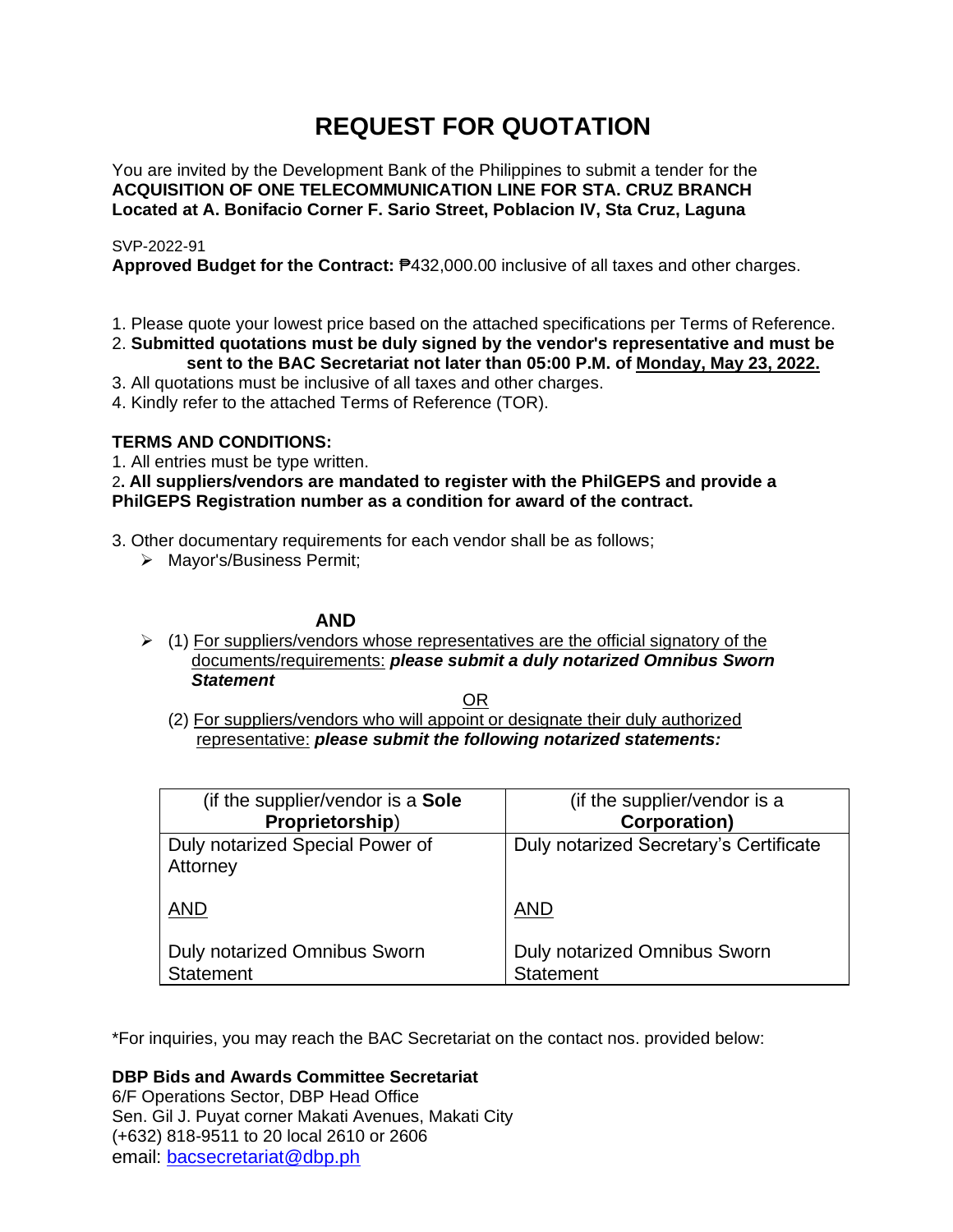**Annex A** 

### ACQUISITION OF NEW, ADDITIONAL AND/OR REPLACEMENT TELECOMMUNICATION LINE/CONNECTIVITY SERVICE FOR THE DEVELOPMENT BANK OF THE PHILIPPINES (DBP)-**STA. CRUZ BRANCH**

#### APPROVED BUDGET FOR THE CONTRACT: Php 432,000

### **TECHNICAL SPECIFICATIONS**

### **A. BACKGROUND**

The telecommunication connectivity service (line) is for the connection of DBP online systems, services and facilities in any of the following DBP remote sites:

A.1. Branch Office, including:

A.1.a. Lending Center

- A.1.b. Cash Center
- A.1.c. Branch-Lite Unit
- A.2. Automated Teller Machine (ATM)

#### **B. OBJECTIVE**

To acquire stable, reliable and secure telecommunication connectivity/line service to link DBP remote sites to the Head Office from an authorized and qualified telecommunication service provider (Telco).

#### **C. COVERAGE OF THE CONTRACT**

The contract will be for a one (1) year period starting from date of acceptance of service with the option for automatic renewal.

#### **D. MINIMUM SPECIFICATIONS**

- D.1. Connectivity/Line Service Availability
	- > The minimum availability of service is 99.6%.
- D.2. Connectivity/Line Specifications
- D.2.a. Branch Office ☑
	- D.2.a.i. Wired MPLS/VPN, Radio Last Mile with minimum of 10 Mbps bandwidth
	- D.2.a.ii. Inclusive network equipment, such as router and or router/modem, must not be on End-of-Life/End-of-Support status within the contract period
	- D.2.a.iii. Router must support GRE/mGRE tunneling and IP Security (ex. dynamic VPN) and SNMP
	- D.2.a.iv. DBP shall have the full access of the router
	- D.2.a.v. Provide near real time and historical link monitoring
- D.2.b. ATM Wired П.
	- D.2.b.i. VPN connection at least 128 Kbps via MPLS
	- D.2.b.ii. Inclusive network equipment, such as router and or router/modem, must not be on End-of-Life/End-of-Support status within the contract period
	- D.2.b.iii. Support GRE tunneling and SNMP
	- D.2.b.iv. Provide near real time and historical link monitoring

Page 1 of 4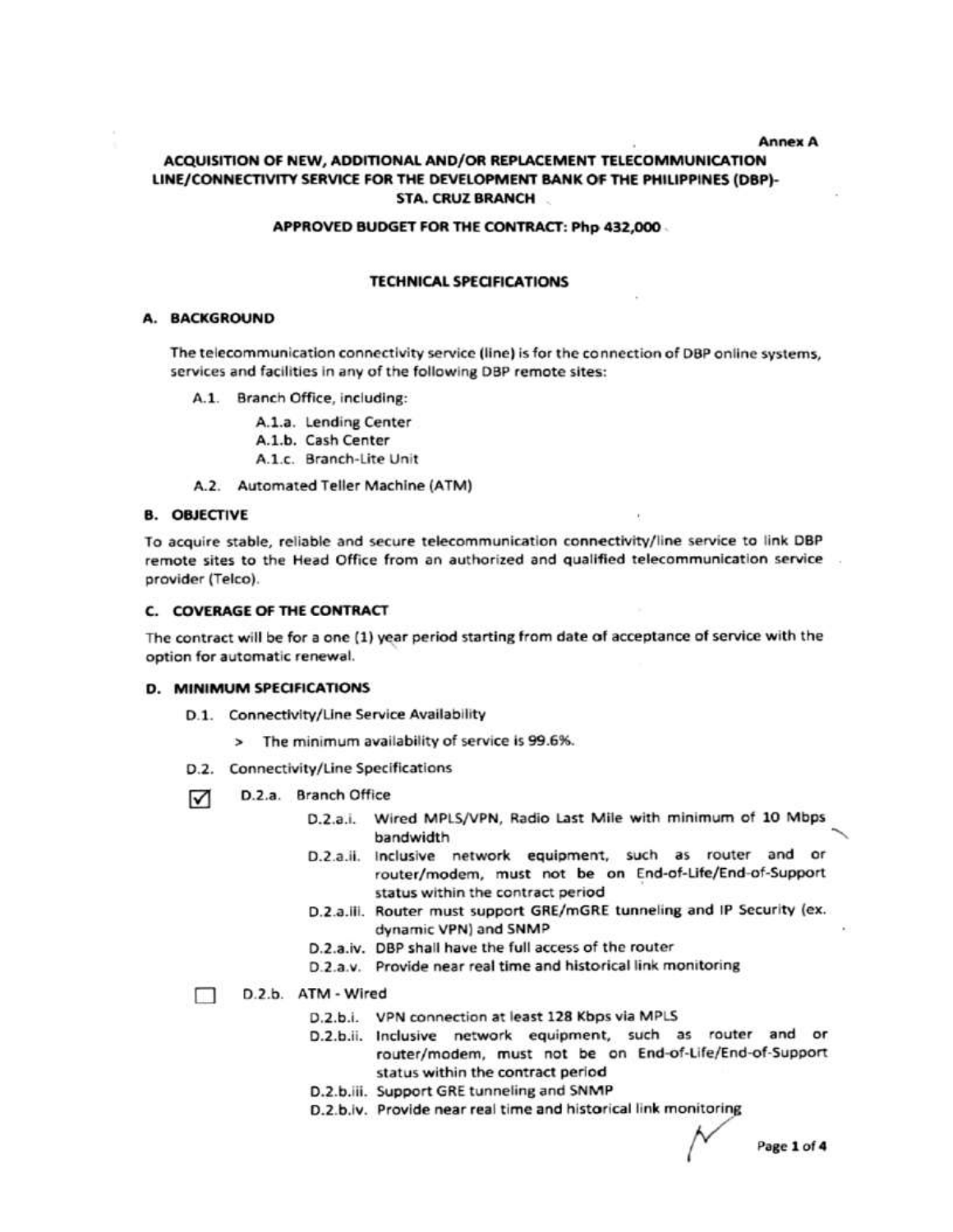ACQUISITION OF NEW, ADDITIONAL AND JOR REPLACEMENT OF TELECOMMUNICATION. LINE/ CONNECTIVITY SERVICE FOR THE DEVELOPMENT BANK OF THE PHILIPPINES (DBP)

- D.2.c. ATM Wireless  $\Box$ 
	- D.2.c.i. Provide data transmission function by public GPRS/ GSM network or higher
	- D.2.a.vi. Inclusive network equipment, such as router and or router/modem, must not be on End-of-Life/End-of-Support status within the contract period
	- D.2.c.ii. Support GRE Tunneling and SNMP
	- D.2.c.iii. Provide GUI access for local and remote management
	- D.2.c.iv. Operate at -30~+75°C temperature
	- D.2.c.v. Has LED status indication
	- D.2.c.vi. Support RJ45 console port
	- D.2.c.vii. Include: 1 power cord, 2 antennas, 1 console cable, 1 set documentation
	- D.2.c.viii. Provide near real time and historical link monitoring.
	- D.2.c.ix. Meet the average latency requirement of not greater than 200ms measured using the Ping utility or any similar mobile applications
	- D.2.c.x. Meet signal requirement of not less than 2 bars measured using mobile or similar devices capable of said measurement
	- D.2.c.xi. DBP shall have full access to the Modem/Router
- D.3. Support Services and Incident Management
	- D.3.a. The Telco shall provide 24 x 7 onsite, telephone and email support. For every service unavailability/downtime reported, the response time shall be within thirty (30) minutes.
	- D.3.b. Upon the occurrence of service unavailability/downtime, the Telco shall:
		- D.3.b.i. Conduct problem isolation/resolution and link restoration activities
		- D.3.b.ii. Notification via electronic mail (E-mail) and telephone within one (1) hour of the occurrence
		- D.3.b.iii. Minimum of twice a day status report to DBP via E-Mail
		- D.3.b.iv. Estimated time of arrival (ETA) if onsite activities required
		- D.3.b.v. Estimated time of resolution (ETR)
		- D.3.b.vi. Root cause
		- D.3.b.vii. Comply with DBP policies on security and confidentiality during support services.
	- D.3.c. The Telco shall submit an incident report stating the reason/s for the outage and detailing the steps undertaken to resolve a particular problem upon DBP's request.
- D.4. Service Performance Review
	- > The Telco shall conduct a performance review session at least once every quarter of a year

# E. TELECOMMUNICATION CONNECTIVITY/LINE REQUIREMENT CLASSIFICATION

The primary objective of the following provisions is to have multiple Telcos per site, providing service redundancy, high availability and avoiding single point of failure.

- E.1. New Telecommunication Line Requirement
	- E.1.a. Covered Sites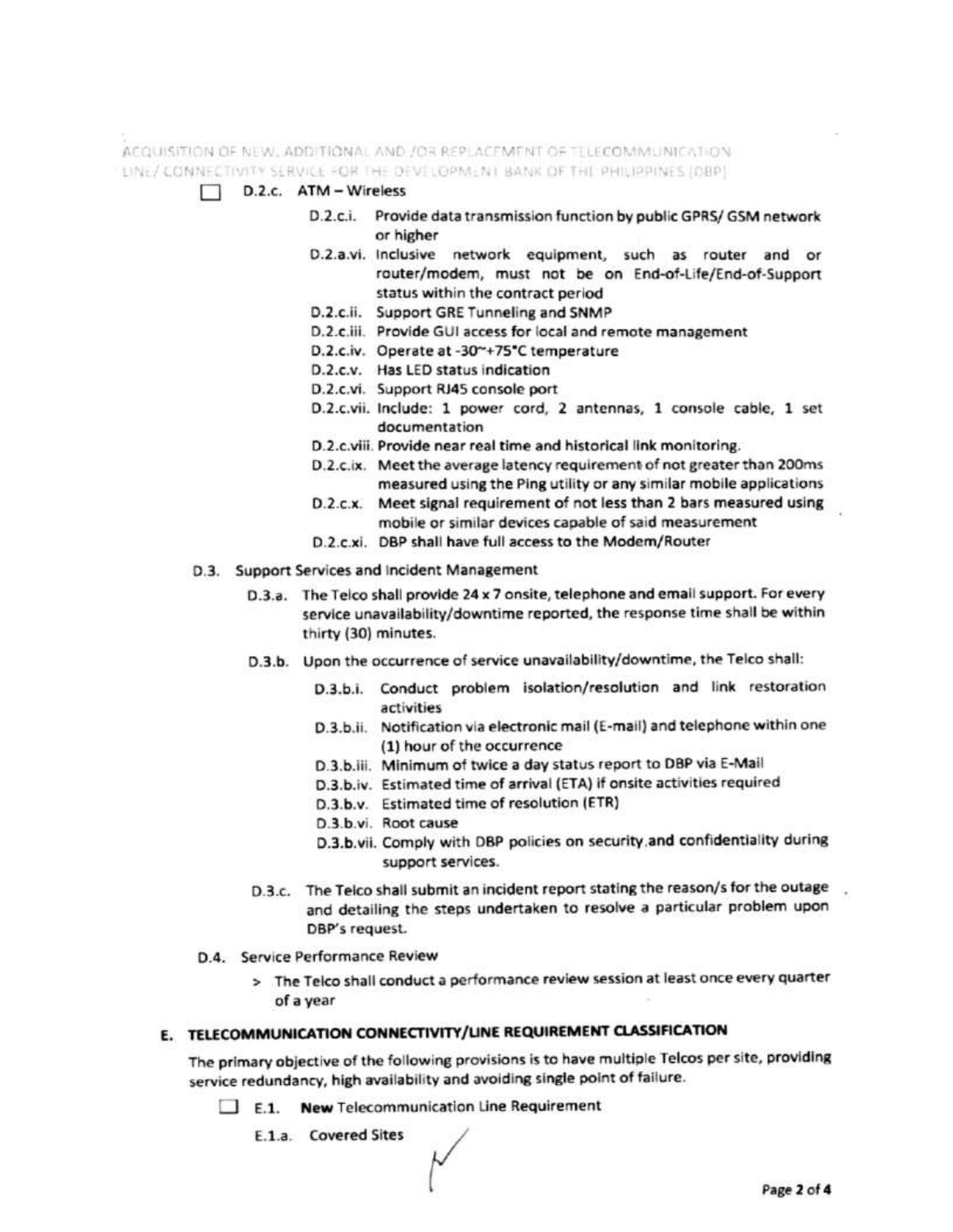ACQUISITION OF NEW, ADDITIONAL AND JOR REPLACEMENT OF TELECOMMUNICATION - LINE/ CONNECTIVITY SERVICE FOR THE DEVELOPMENT BANK OF THE PHILIPPINES (DBP).

> New remotes sites

### E.1.b. Telco Selection Criteria

- > Telecommunication Line for Branch Office
	- E.1.b.i. Two (2) different Telcos (Telco A and Telco B) shall be selected
	- E.1.b.ii. Telco A is the lowest (winning) provider
	- E.1.b.iii. Telco B is the second lowest provider
- > Telecommunication Line for Additional ATM Facility of a Branch Office
	- E.1.b.iv. The Telco must be different from the one which has the majority or most of the telecommunication connectivity services provided for the ATM/s of that Branch Office

E.2. Additional Telecommunication Line Requirement

- E.2.a. Covered Sites
	- > For existing sites with existing telecommunication line/s
- E.2.b. Telco Exception
	- > The Telco/s of the existing line/s servicing the site shall not be invited and will not be allowed to participate
- $\sqrt{\phantom{a}}$  E.3. Replacement Telecommunication Line Requirement
	- E.3.a. Covered Sites
		- > For existing sites with existing telecommunication line/s
	- E.3.b. Telco Exception
		- E.3.b.i. For Telco Redundancy Replacement
			- > The Telco of the existing line/s servicing the site including the one to be replaced shall not be invited and will not be allowed to participate
		- E.3.b.ii. Replacement for the Purpose of Telecommunication Line Capacity (Bandwidth) Upgrade
			- > The Telco of the other existing line/s servicing the site (i.e., other than the one to be replaced) shall not be invited and will not be allowed to participate
		- E.3.b.iii. For Wireless to Wired Facility Replacement
			- > The Telco of the other existing line/s servicing the site (i.e., other than the one to be replaced) shall not be invited and will not be allowed to participate

#### F. DISCONTINUANCE OF SERVICE

DBP can opt to discontinue the service within the contract period without pre-termination fee/s, if the Telco provider fails to meet the required minimum availability of service, specified in item D.1, for three (3) consecutive months (3-strike rule)

#### **G. PAYMENT**

The payment shall be in a monthly basis every after the service acceptance.